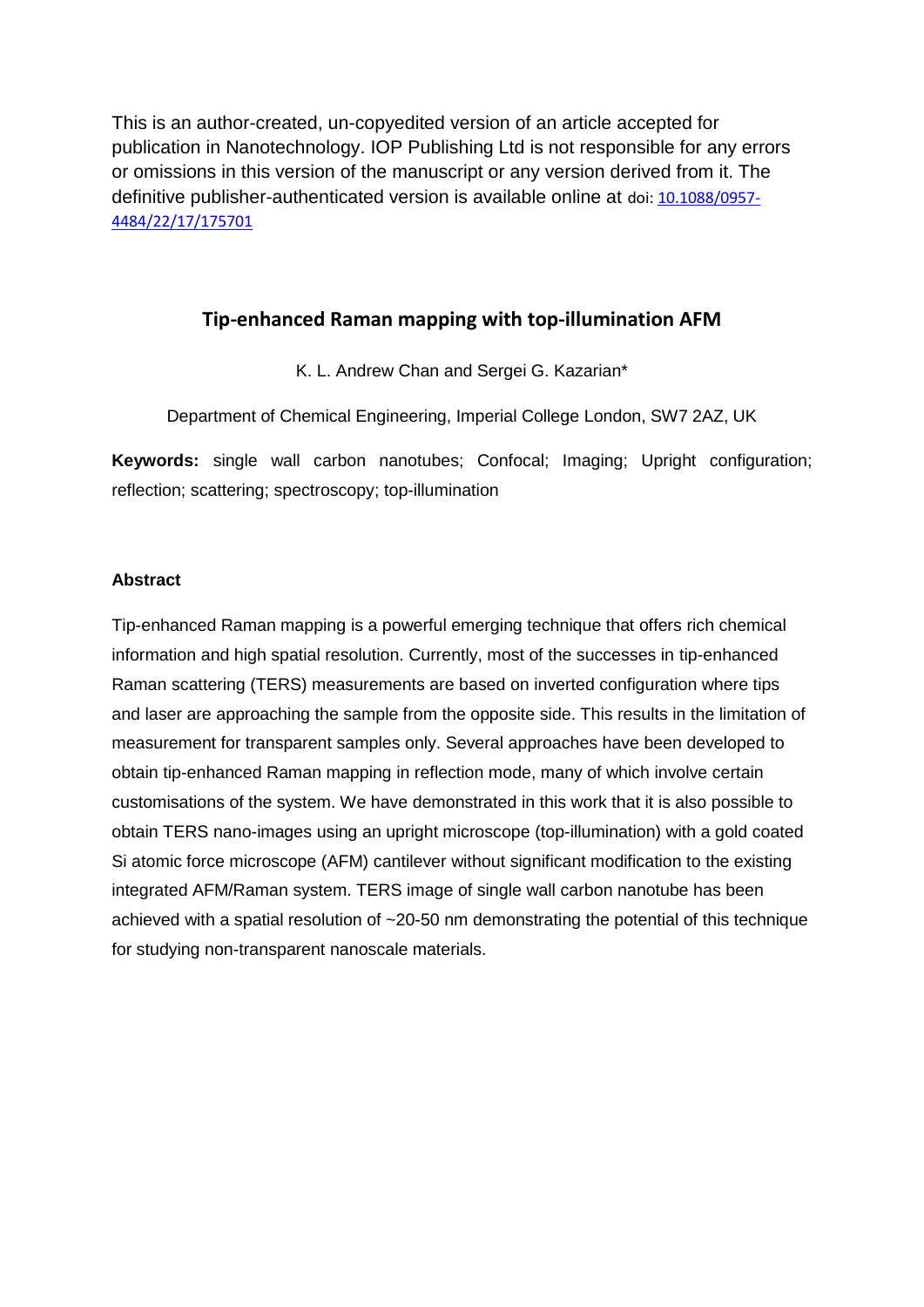### **Introduction**

Tip-enhanced Raman mapping is potentially a very powerful analytical technique. It combines the high spatial resolution offered by an atomic force microscopy (AFM) with the high chemical specificity of Raman spectroscopy. The basic concept in a TERS experiment is to focus the laser beam at a metal tip with the light polarised along the tip axis and to collect the surface enhanced Raman scattered light from the sample in the enhancement zone of the tip using corresponding optics. One of the first TERS experiments achieved this by adapting the inverted mode configuration which involves illuminating samples from below with a tip approaching from above.[1] While this arrangement has the advantage of high collection efficiency, it is limited to study transparent samples only. For opaque samples, the tip and laser beam will have to be introduced from one side or using coated transparent probes for illumination.[2, 3] Sun and Shen have shown that TERS images can be obtained in an upright microscope by adding a small mirror to direct the focusing laser light to the tip.[4] In this arrangement, the laser is, effectively, side-illuminating the tip and the angle of incidence can be adjusted in order to maximise the enhancement effect. Another approach also found to be effective was using a side-illuminating objective to focus the laser light at the tip while collecting the scattered light either from the same objective[5] or from an upright objective.[6] This method has been applied to image carbon nanotube[7] molecules deposited on a gold surface[8] and to study the strain distribution on silicon wafers.[4, 9, 10] Apart from the side illumination, a parabolic mirror with a numerical aperture (NA) of 1 has also been used to increase the efficiency of signal collection as well as to generate a desirable polarisation for the maximum enhancement effect.[11-13] The advantages and disadvantages of top illuminated and inverted geometries are discussed in a recent publication.[14] Relatively few examples of tip-enhanced Raman mapping have been demonstrated using an upright microscope where laser beam and scattered light are focused and collected from the same upright microscope objective due to the difficulties in avoiding shadowing of the scattered signals from the AFM tip. Schultz et al[15] adapted a similar system employed by Sun and Shen[4] and obtained TERS image of carbon nanotubes without the added side mirror. In this work, a glass AFM tip with a <200 nm gold nano particle at the tip end and a radially polarised laser beam was used. Since the nanoparticle was relatively large, the spatial resolution reported was on the order of 125 nm. Recently, Stadler et al[16] published a work on a top-illuminated TERS experiment of thin film of dyes on gold surfaces in gap mode (the thin sample is located between a gold surface and a silver tip) using a scanning tunnelling microscopy (STM) approach. A spatial resolution of at least 15 nm and an enhancement level of  $\sim 10^7$  have been reported. Since the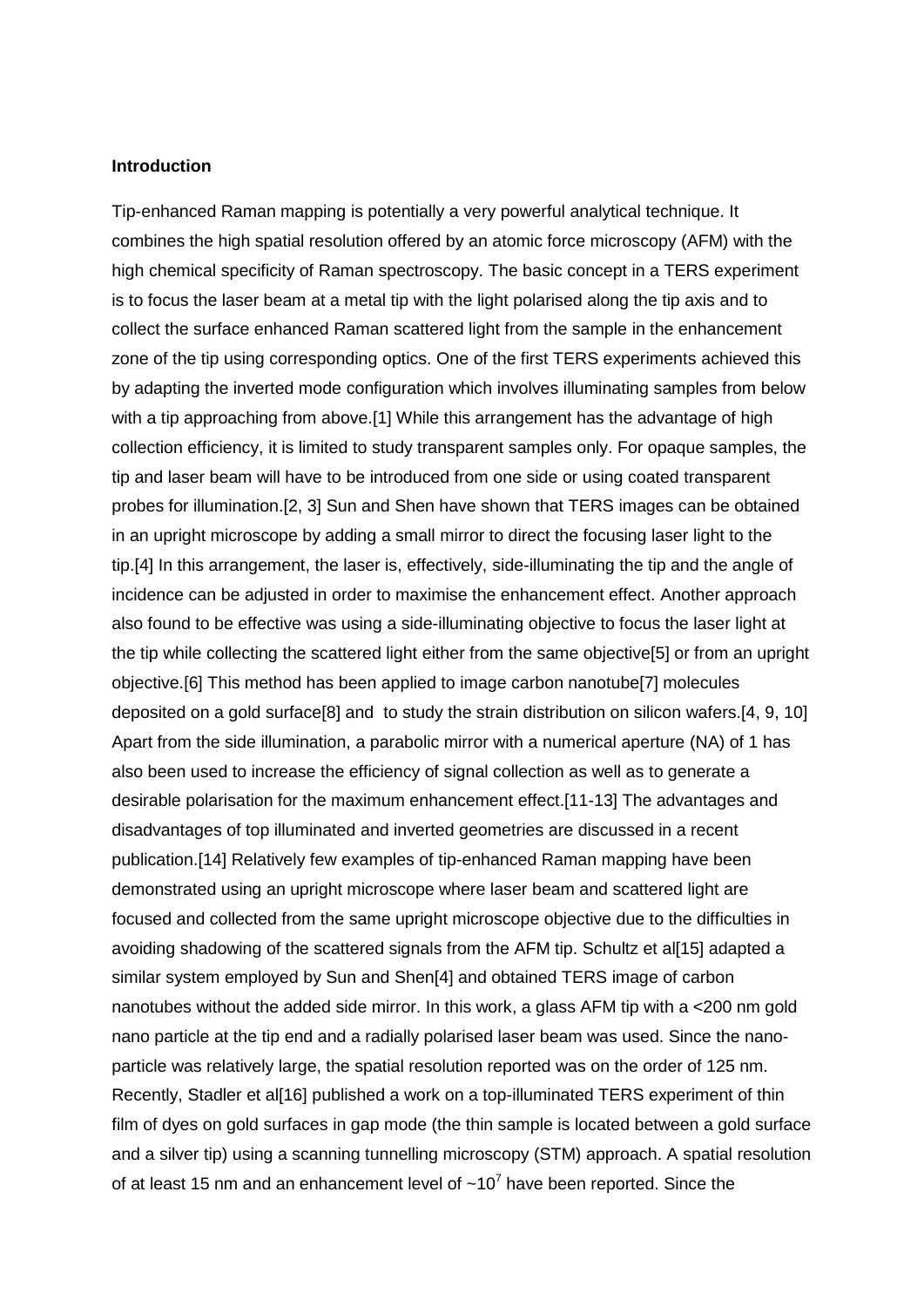measurement is based on STM and gap mode, it is currently limited to study very thin conductive samples. In this work, we demonstrate the possibility of obtaining TERS images with a high spatial resolution using a gold coated Si AFM tip in top-illumination mode using an upright microscope with a linearly polarised laser beam. The measurement can be performed on any substrates and it is demonstrated without the use of gap mode.

# **Experimental**

TERS images were obtained using an integrated system which consist of an upright microscope with an 100x long working distance objective (NA of 0.7) and an integrated AFM head (NTEGRA, NT-MDT), a Raman spectrometer (nVia Raman Microscope, Renishaw, UK) with a 633 nm HeNe laser and an 1024 x 400 pixels CCD (Andor detector) connected to the microscope/AFM system (NTEGRA Spectra, NT-MDT). A schematic of the TERS system set-up is shown in Figure 1. The location of the laser spot can be precisely controlled by a mirror with a piezomotor such that the laser spot can be aligned to the AFM tip. The sample is placed on an XYZ peizo stage. In this design, the laser beam is focused and the scattered light is collected by the same objective.

Contact mode Si AFM tips (ATEC-CONT, Nanosensors) were sputtered with a thin layer of gold coating (K550X, Emitech, Quorum Technologies, UK) under the condition of  $10^{-1}$  mbar of Argon, coating current of 35 mA, 45 mm distance from the sputtering source and 2 minutes of coating time. The soft piezo approach technique was adapted to avoid damage of the gold on the tip and the lowest contact pressure settings were used to minimise the impact between the tip and sample.[17] The laser beam at a power of <1 mW was used. An aperture was inserted to mask the laser beam such that the backscattering of the laser light from the back of the cantilever was minimised. The laser was focused on the sample and the apex of the gold coated AFM tip. This was achieved by scanning the laser beam, by moving the mirror, across the approaching tip. Whenever the laser spot entered the tip area, an apparent small increase in fluorescent background was noticed. The area with the strongest background is regarded as the "hot spot". The sample was scanned by moving the XYZ piezo stage and the topography image and the tip enhanced Raman image were collected simultaneously. One second integration time was used to collect the Raman signal at each point of the image. Data analysis was performed using the Nova software (NT-MDT).

Carbon nanotubes (P2-SWNT, Carbon Solutions) were sonicated in solvent (chloroform) for 2 hours followed by spreading on a glass substrate. The solvent was evaporated at room temperature under a fume hood. The sample was stored at room condition until being used.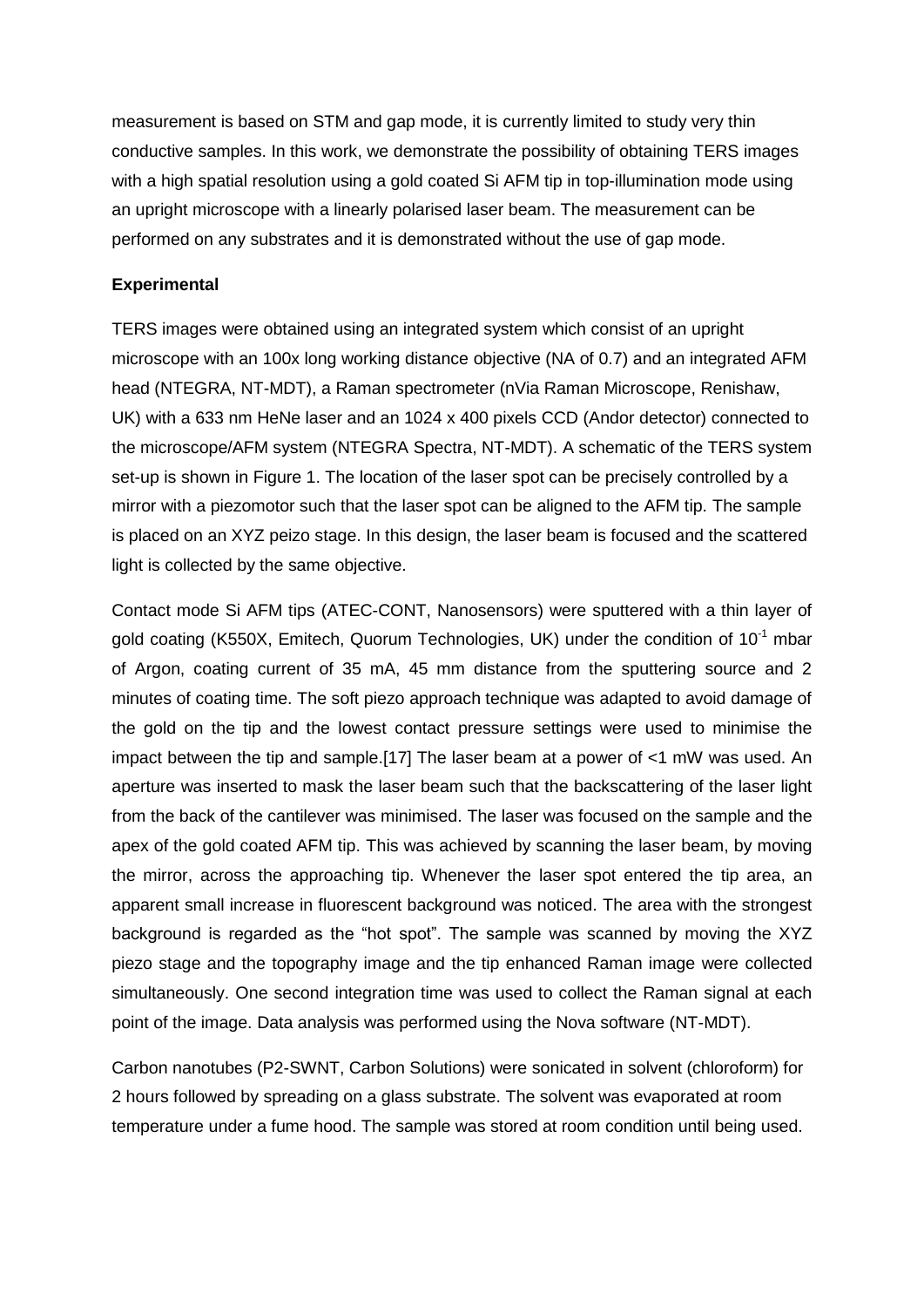#### **Results and Discussion**

The Si tip employed in this study is called the "tip at the end of the cantilever<sup>TM</sup>", where the tip protrudes out from the end of the cantilever such that shadowing from the cantilever is minimised. The tip contacts the sample at an angle of  $\sim$ 20 $^{\circ}$  from the normal to the surface of the sample (see insert in Figure 1). To maximise the tip enhancement effect, the polarisation of the laser light should be parallel to the tip axis.[18] In upright configuration, this can be achieved by using a radially polarised light[19, 20] and it has been applied in TERS studies.[19, 21, 15] However, when using side illumination, this also can be achieved with the linear polarised light.[22] Here we employ a technique that will create a side-illumination with the unmodified upright objective allowing the experiment to be carried out with linear polarised laser light. This was achieved by masking  $-4/5$  of the laser beam that enters the objective which eventually only illuminates the sample from the opposite to the cantilever side (the left hand side, see Figure 1). The angle of incidence of the laser beam was just below 45° based on the fact that the NA of the objective was 0.7. While the angle of incidence of the laser light did not align with the axis of the tip exactly, it was the closest match with the current setup. Since the AFM tip and the laser beam approach the sample from the same side and the cantilever employed in this study was not transparent, the back of the cantilever will be shadowing that part of the objective. The introduced mask, in this case, also has the advantage of reducing the scattered light from the top surface of the cantilever. While the ~4/5 of the laser beam is masked, the scattered light collected by the same objective is only shadowed by the cantilever which is blocking less than a half of the objective.

The AFM system can be operated in two possible modes: semi-contact mode or contact mode. In the contact mode, the sample is always in contact with the gold coated tip and it is exposed to the intense enhancement zone of the tip apex. On the other hand in semi-contact mode, the tip is oscillating such that the sample only enters the enhancement zone near the tip apex at a regular time interval. Previous studies[7, 23] have shown that the tip enhancement effect diminishes within 5-15 nm between a sample and a tip. To achieve the maximum enhancement in semi contact mode, a setting that would give a small oscillation at n aamplitude of 5-10 nm was adapted. However, in this study, it was not possible to obtain any TERS signal from the gold coated tips when operating in semi-contact mode even when the amplitude of the oscillation was reduced to  $\sim$ 5 nm. Schultz et al[24] suggested that when TERS experiment is carried out with linear or azimuthally polarised laser beams, the enhancement zone at the tip is along the X andY directions rather than at the Z axis along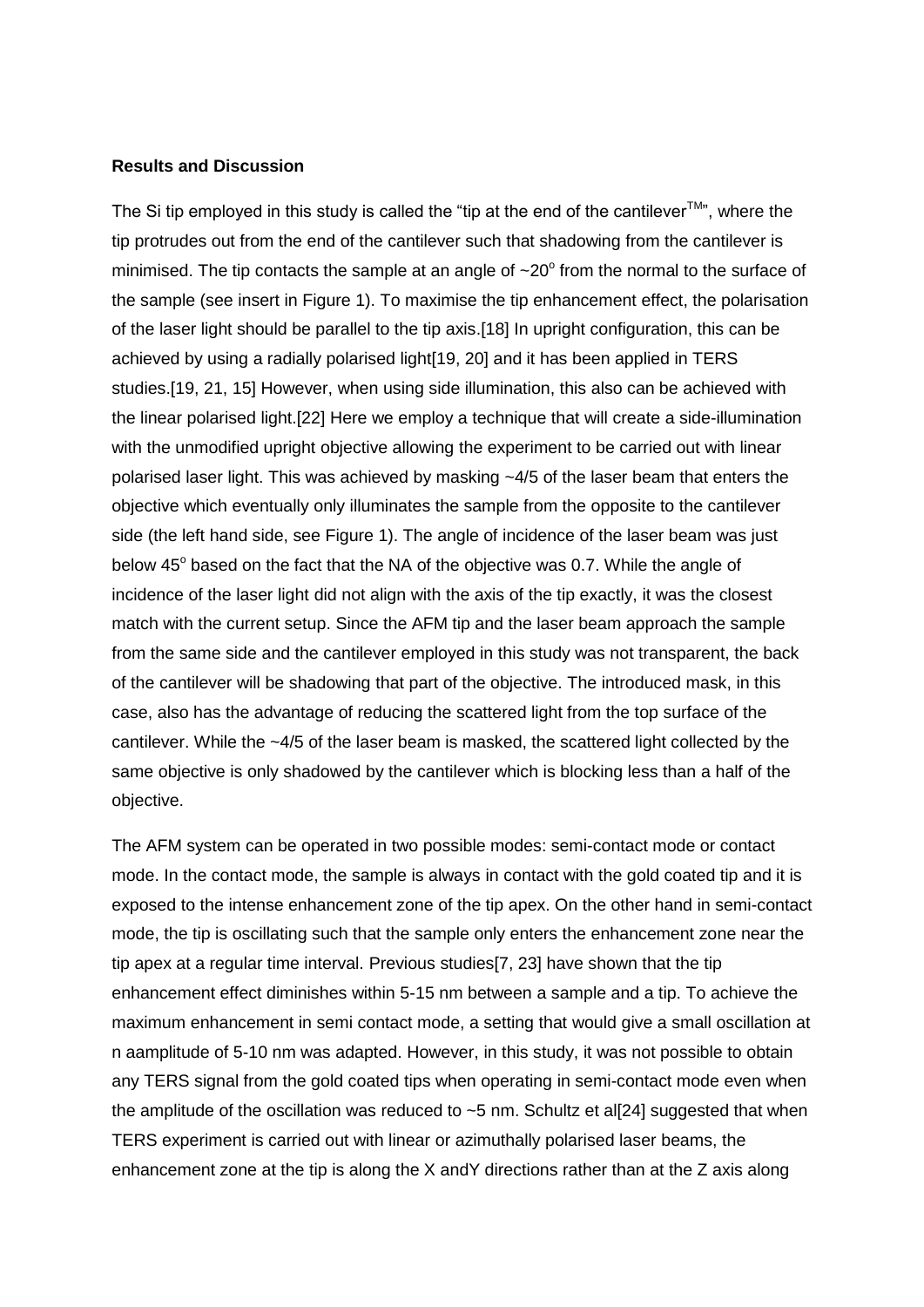the tip. Furthermore, the polarization of the laser light was not aligned exactly to the tip axis, hence, the enhancement effect is diminished even when the tip is just a few nanometers away from the surface. With the setup presented in this work, TERS effect was only observed when the system was operated in the contact mode. Note that when the tip is scanning very near the sample, as in most of the TERS experiments, the comparison of Raman signals between tip approaching and tip retracted does not always provide certainty of having TERS signals. When the AFM is operated in contact or even in semi-contact mode the tip is in close proximity to the sample, a small amount of material can be transferred to the tip, thus providing a false enhancement of Raman signal when tip is approaching. It is therefore important to check if the apparent enhancement is sensitive to the location of the tip related to the sample. This is automatically achieved when an image is scanned. When an image is obtained by scanning the tip across the sample, only a TERS active tip provides a distribution map at a spatial resolution that is better than what can be achieved with a conventional confocal microscope. In all the images that were scanned in semi-contact mode, no improvement in spatial resolution was observed based on the carbon nanotube distribution map despite the apparent increase in carbon nanotube signals when comparing the Raman signals obtained with tip approaching and tip retracted.

When the tip scans in contact mode, fine features of the individual carbon nanotubes can be observed and the result is shown in Figure 2. The Raman image is generated based on the G band of the carbon nanotube at  $\sim$ 1590 cm<sup>-1</sup> (Figure 2A) and is simultaneously obtained with the topographic image (Figure 2B). The close agreement between the topographic image and the Raman image and the high spatial resolution obtained has ensured that a TERS image has been successfully obtained with this upright configuration. Spectra have been extracted from the locations marked on Figure 2A. The spectrum extracted from a location far away (>300 nm) from the carbon nanotubes has shown a weak signal of the carbon nanotube (spectrum c in Figure 2D) which is indicative of some small amounts of carbon nanotubes were transferred to the tip surface, which has emphasised the importance of the comparison of the Raman signal obtained from different locations of the sample to ensure that the enhanced signal is from TERS effect rather than the contamination of the tip. Comparison of that spectrum to the one extracted from an area near the carbon nanotube (~50 nm away from the carbon nanotube) has shown that the contribution from far-field Raman signals was very small. The difference spectrum is shown in Figure 2E which demonstrated the far-field signal is not noticeable while the enhanced signal can be clearly seen. A Raman intensity profile across the carbon nanotube region has been extracted and shown in Figure 2F. From this profile, the full width half maximum was estimated to be ~20- 50 nm (a range was indicated here because the noise level of the image prevent more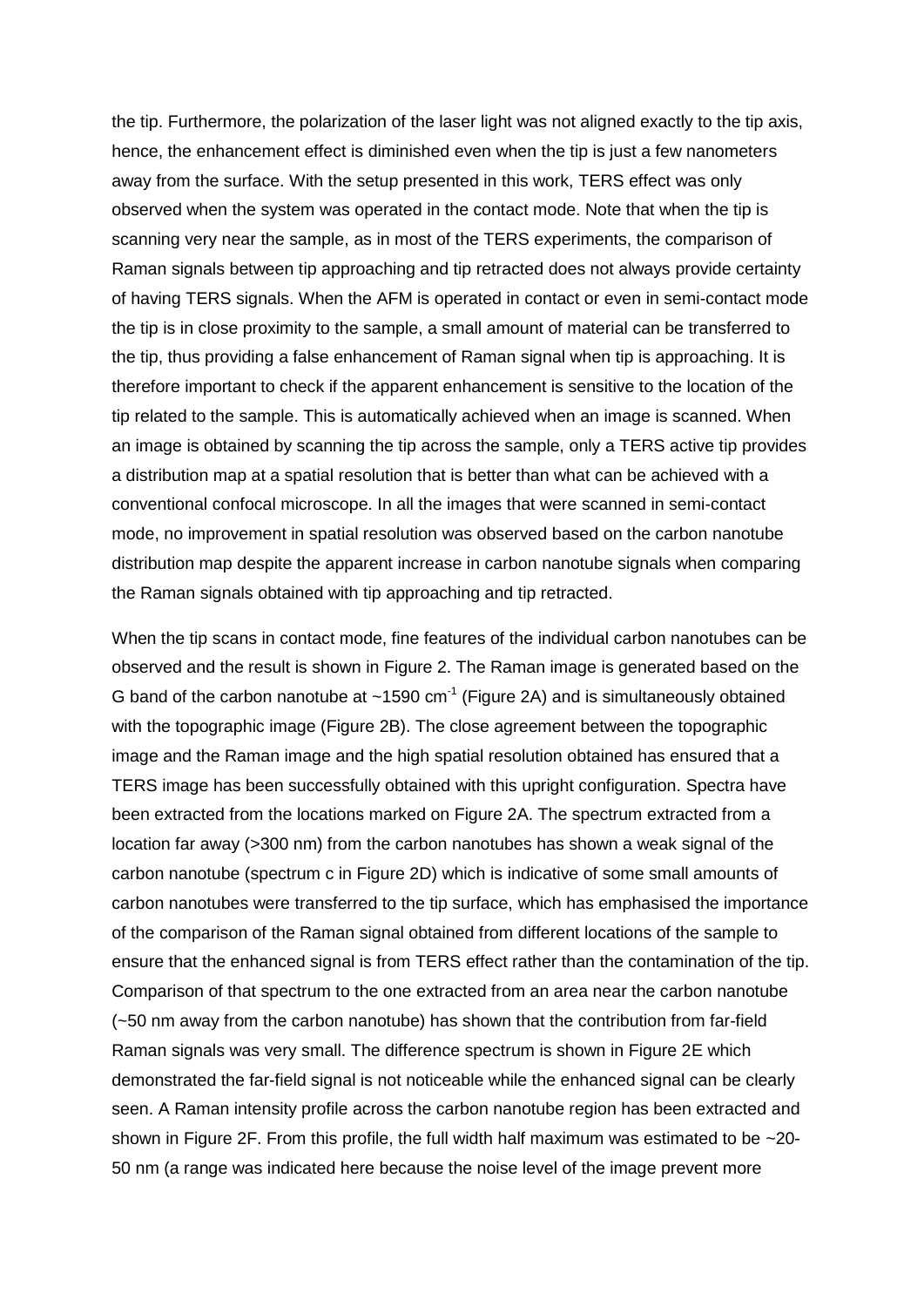accurate estimation of spatial resolution from this figure) which is similar to previous results reported by others with a side-illuminating objective.[7]

When the topographic image is overlapped with the simultaneously obtained TERS images using the contact mode measurement (Figure 2C), one can notice that the TERS image of the carbon nanotubes is slightly offset lower to the topographic image by approximately 35 nm. This is indicating that the enhancement zone is on the side of the tip apex rather than at the end of the tip. We suggest that this is caused by the mismatch between the angle of the tip and the angle of incidence of the laser light with the normal linear polarisation, which also explains why it was difficult to observe any enhancement in semi-contact mode where the tip was not directly in contact with the sample most of the time. Taking the images in Figure 2 as the reference, the cantilever is located on the top side of the image and the laser is illuminates from the bottom side, unlike what has been shown in Figure 1 which indicates that the laser was illuminated from the left. (It has been shown in this way for a more clear illustration of how the tip was illuminated rather than the actual orientation of the laser and tip relative to the image orientation). The observed offset can then be understood by considering the laser beam is approaching the tip from the bottom side of the image. Interestingly the enhancement is observed only to one side of the nanotube rather than both sides, suggesting that the enhancement zone is only formed at one side of the tip. This actually resultes in a better spatial resolution than in the case if the enhancement zone surrounded all of the tip end. Nevertheless, there are opportunities to further improve the current set up to maximise the enhancement signals such as introducing a tilt to the tip or to modify that tip to match the angle of incidence of the laser light or to use radially polarised light. Very recently, Raschke and co-workers[25] have demonstrated the possibility of obtaining TERS spectra from thick samples using adiabatic Plasmon focusing into the tip apex region for better efficiency of TERS. Significantly improved TERS spectra have been reported without imaging data yet.[25]

### **Conclusions**

In this work, we have demonstrated that TERS images with nanometers spatial resolution can be obtained by using an upright microscope and a gold coated Si AFM cantilever working in contact mode using top-illumination. The approach involved introducing a mask to the laser light to create a side-illumination effect while collecting the scattered light with the same upright microscope objective. Shadowing from the cantilever was minimised by employing a "tip at the end of the cantilever" type AFM probe. However, no TERS images can be obtained when the AFM is operating in semi-contact mode in this setup suggesting that the enhancement zone was created at the side rather than at the bottom of the AFM tip.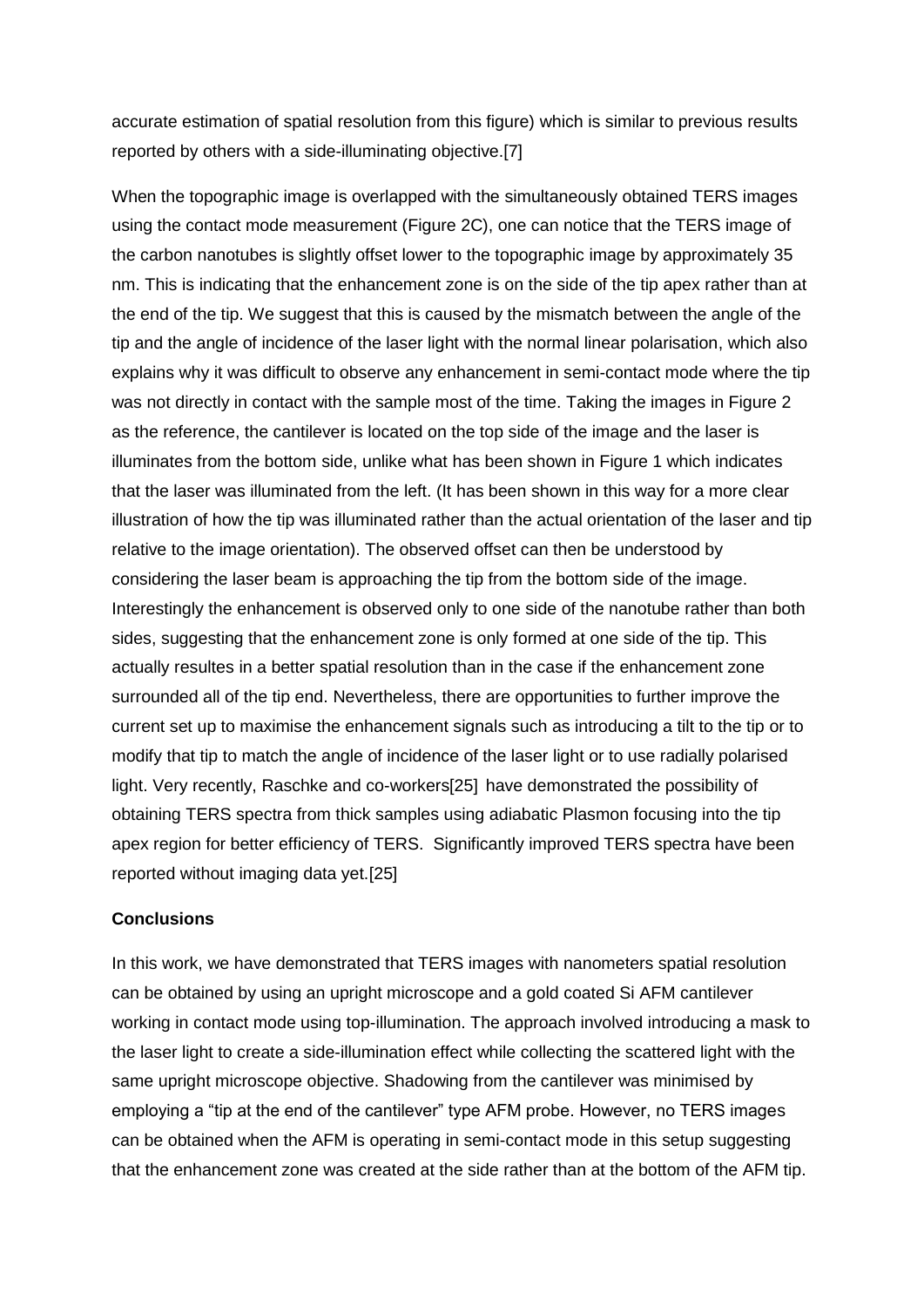With the current setup, the polarisation of the laser light was not perfectly aligned to the axis of the tip, leaving opportunity for further improvement on the enhancement level that may be achieved in this upright mode. The spatial resolution achieved with this system in upright rather than the inverted configuration was ~20-50 nm, demonstrating the potential of this technique to studynon-transparent nanoscale materials without limitation on samples conductivity.

# **Acknowledgements**

SGK acknowledges the research funding from the European Research Council under the *European Community's* Seventh Framework Programme (*FP7/2007-2013)* / ERC *advanced grant agreement* n° [*227950*].

# **References**

- [1] Stockle R M, Suh Y D, Deckert V and Zenobi R 2000 Nanoscale chemical analysis by tipenhanced Raman spectroscopy *Chemical Physics Letters* **318** 131-6
- [2] Jahncke C L, Paesler M A and Hallen H D 1995 Raman imaging with near0field scanning optical microscopy *Appl. Phys. Lett.* **67** 2483-5
- [3] Hallen H D, LaRosa A H and Jahncke C L 1995 Near-field scanning optical microscopy and spectroscopy for semiconductor characterization *Phys. Status Solidi A-Appl. Res.* **152** 257-68
- [4] Sun W X and Shen Z X 2003 Apertureless near-field scanning Raman microscopy using reflection scattering geometry *Ultramicroscopy* **94** 237-44
- [5] Saito Y, Motohashi M, Hayazawa N, Iyoki M and Kawata S 2006 Nanoscale characterization of strained silicon by tip-enhanced Raman spectroscope in reflection mode *Appl. Phys. Lett.* **88** 3
- [6] Mehtani D, Lee N, Hartschuh R D, Kisliuk A, Foster M D, Sokolov A P and Maguire J F 2005 Nano-Raman spectroscopy with side-illumination optics *Journal of Raman Spectroscopy* **36** 1068-75
- [7] Roy D, Wang J and Welland M E 2006 Nanoscale imaging of carbon nanotubes using tip enhanced Raman spectroscopy in reflection mode *Faraday Discussions* **132** 215-25
- [8] Pettinger B, Ren B, Picardi G, Schuster R and Ertl G 2004 Nanoscale probing of adsorbed species by tip-enhanced Raman spectroscopy *Physical Review Letters* **92** 4
- [9] Hartschuh R D, Lee N, Kisliuk A, Maguire J F, Green M, Foster M D and Sokolov A P 2007 *Frontiers of Characterization and Metrology for Nanoelectronics: 2007,* ed D G Seiler*, et al.* (Melville: Amer Inst Physics) pp 549-52
- [10] Saito Y, Motohashi M, Hayazawa N and Kawata S 2008 Stress imagining of semiconductor surface by tip-enhanced Raman spectroscopy *Journal of Microscopy-Oxford* **229** 217-22
- [11] Stanciu C, Sackrow M and Meixner A J 2008 High NA particle- and tip-enhanced nanoscale Raman spectroscopy with a parabolic-mirror microscope *Journal of Microscopy-Oxford* **229** 247-53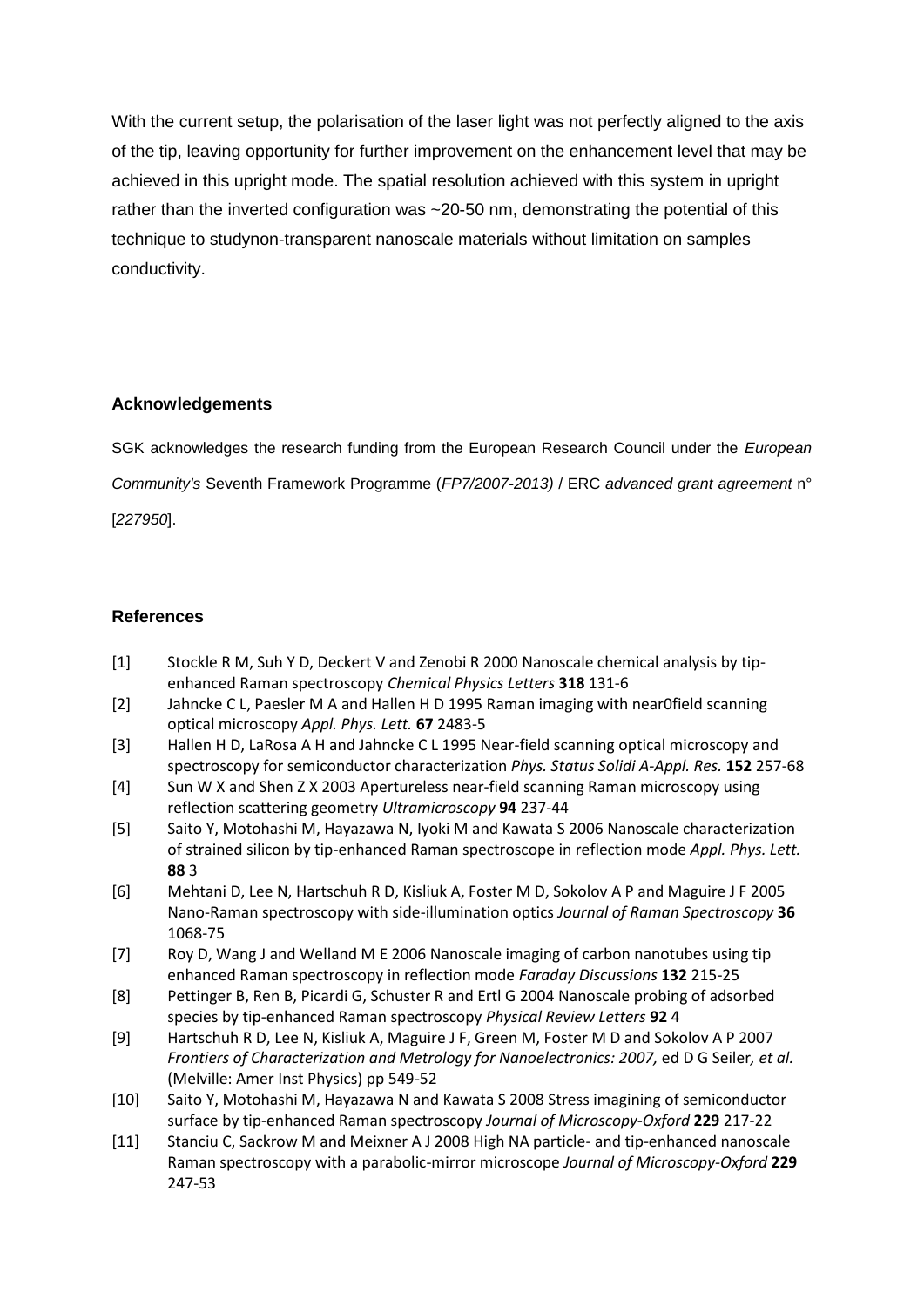- [12] Sackrow M, Stanciu C, Lieb M A and Meixner A J 2008 Imaging nanometre-sized hot spots on smooth Au films with high-resolution tip-enhanced luminescence and Raman near-field optical microscopy *Chemphyschem* **9** 316-20
- [13] Zhang D, Wang X, Braun K, Egelhaaf H J, Fleischer M, Hennemann L, Hintz H, Stanciu C, Brabec C J, Kern D P and Meixner A J 2009 Parabolic mirror-assisted tip-enhanced spectroscopic imaging for non-transparent materials *Journal of Raman Spectroscopy* **40** 1371-6
- [14] Berweger S and Raschke M B Signal limitations in tip-enhanced Raman scattering: the challenge to become a routine analytical technique *Anal. Bioanal. Chem.* **396** 115-23
- [15] Schultz Z D, Stranick S J and Levin I W 2008 Tip-Enhanced Raman Spectroscopy and Imaging: An Apical Illumination Geometry *Applied Spectroscopy* **62** 1173-9
- [16] Stadler J, Schmid T and Zenobi R 2010 Nanoscale Chemical Imaging Using Top-Illumination Tip-Enhanced Raman Spectroscopy *Nano Lett.* **10** 4514-20
- [17] Chan K L A and Kazarian S G 2010 Finding a needle in a chemical haystack: tip-enhanced Raman scattering for studying carbon nanotubes mixtures *Nanotechnology* **21** 6
- [18] Novotny L and Stranick S J 2006 Near-field optical microscopy and spectroscopy with pointed probes *Annual Review of Physical Chemistry* **57** 303-31
- [19] Hayazawa N, Saito Y and Kawata S 2004 Detection and characterization of longitudinal field for tip-enhanced Raman spectroscopy *Appl. Phys. Lett.* **85** 6239-41
- [20] Quabis S, Dorn R and Leuchs G 2005 Generation of a radially polarized doughnut mode of high quality *Applied Physics B-Lasers and Optics* **81** 597-600
- [21] Roy D and Williams C 2010 High resolution Raman imaging of single wall carbon nanotubes using electrochemically etched gold tips and a radially polarized annular beam *Journal of Vacuum Science & Technology A* **28** 472-5
- [22] Hayazawa N, Tarun A, Inouye Y and Kawata S 2002 Near-field enhanced Raman spectroscopy using side illumination optics *J. Appl. Phys.* **92** 6983-6
- [23] Pettinger B, Domke K F, Zhang D, Picardi G and Schuster R 2009 Tip-enhanced Raman scattering: Influence of the tip-surface geometry on optical resonance and enhancement *Surface Science* **603** 1335-41
- [24] Schultz Z D, Stranick S J and Levin I W 2009 Advantages and Artifacts of Higher Order Modes in Nanoparticle-Enhanced Backscattering Raman Imaging *Analytical Chemistry* **81** 9657-63
- [25] Berweger S, Atkin J M, Olmon R L and Raschke M B 2010 Adiabatic Tip-Plasmon Focusing for Nano-Raman Spectroscopy *J. Phys. Chem. Lett* **1** 3427–32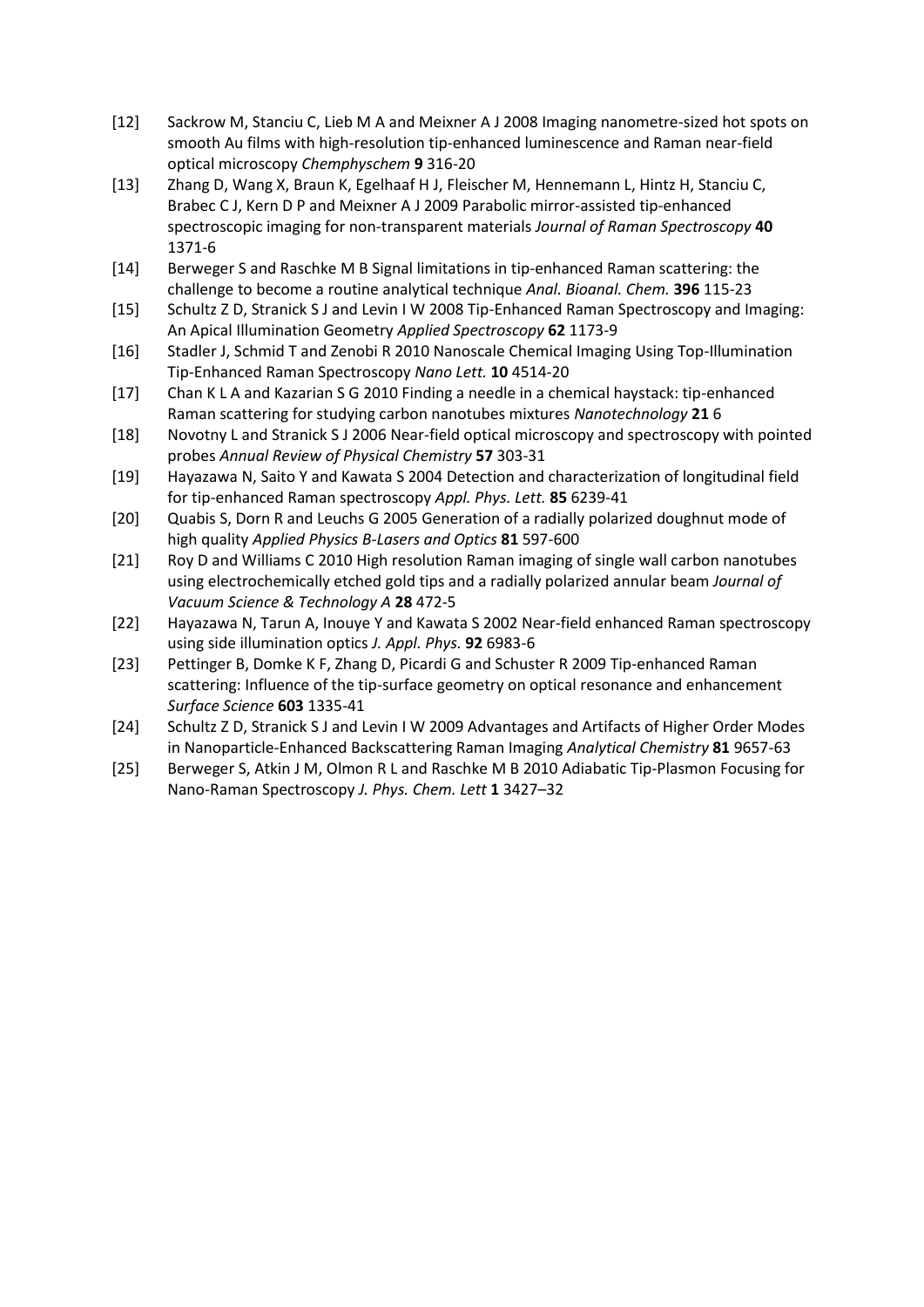

Figure 1: A schematic diagram showing the arrangement of the TERS system in an upright configuration. Note that the object is used to focus laser light on the sample as well as to collect the scattered light to the spectrometer. The scattered light is shown with the dotted line boundaries.